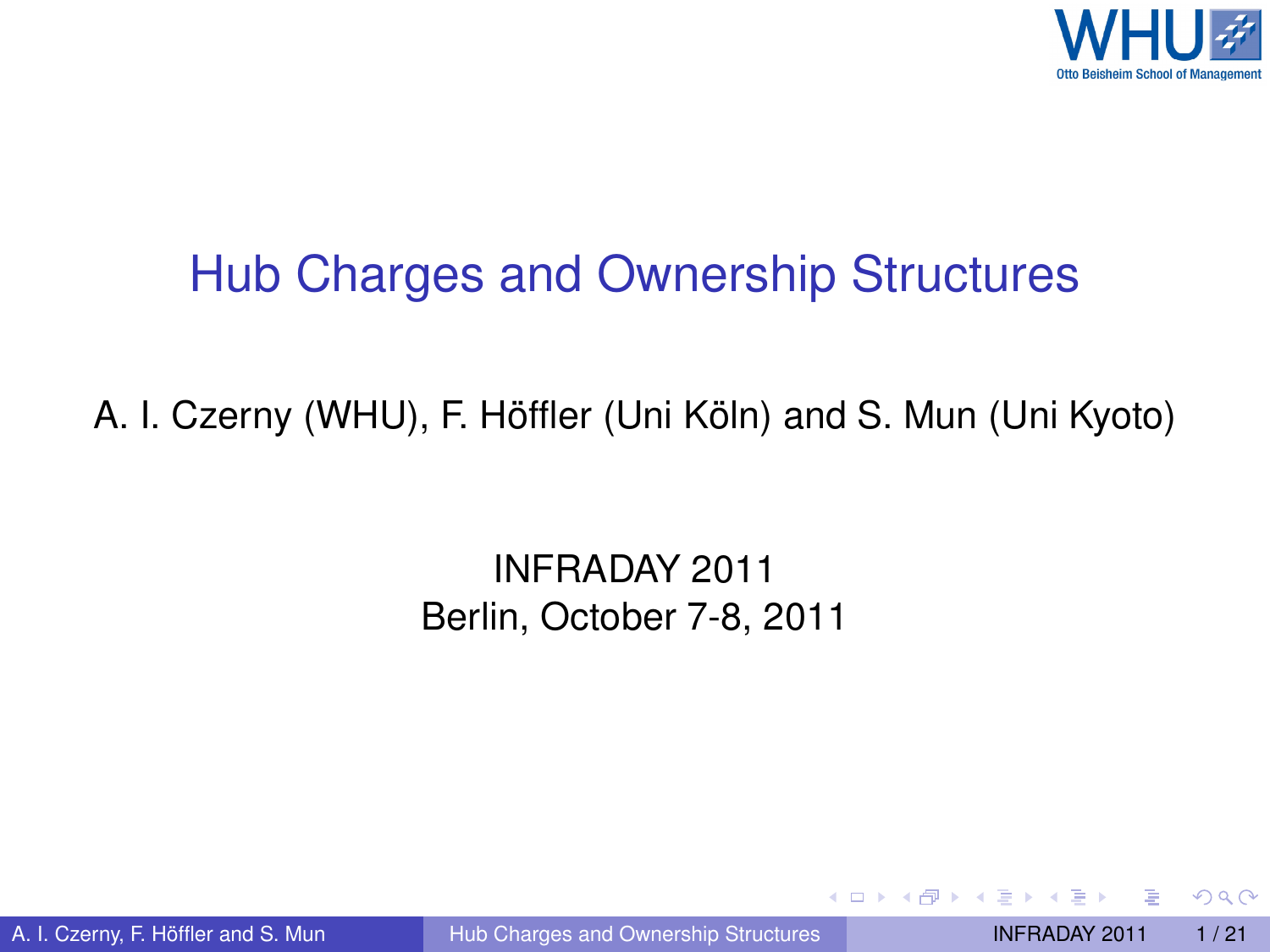#### Introduction



YVR



 $290$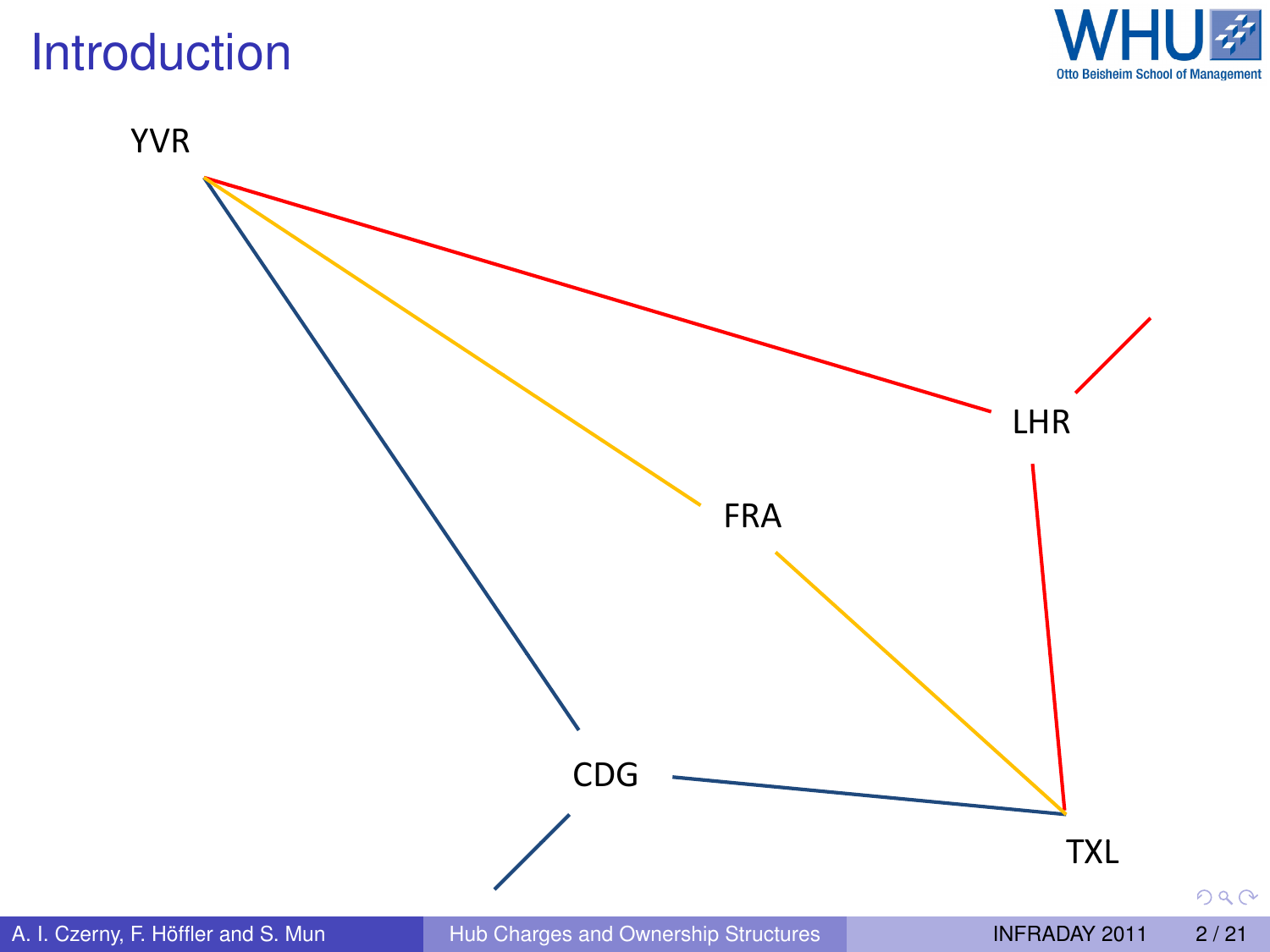#### Introduction



This scenario features the following elements:

- Local passengers (UK domestic markets) versus foreign transfer passengers (TXL-LHR-YVR)
- Carrier market power and hub competition (TXL-CDG-YVR by Air France-KLM versus TXL-LHR-YVR by British Airways)

*What is the local welfare-effect of private infrastructure ownership in a scenario where*

- *rival hubs provide transfer services for foreigners and*
- *carriers may belong to foreigners?*

*(It is abstracted away from price discrimination and congestion effects.)*

 $\Omega$ 

イロト イ押 トイラト イラト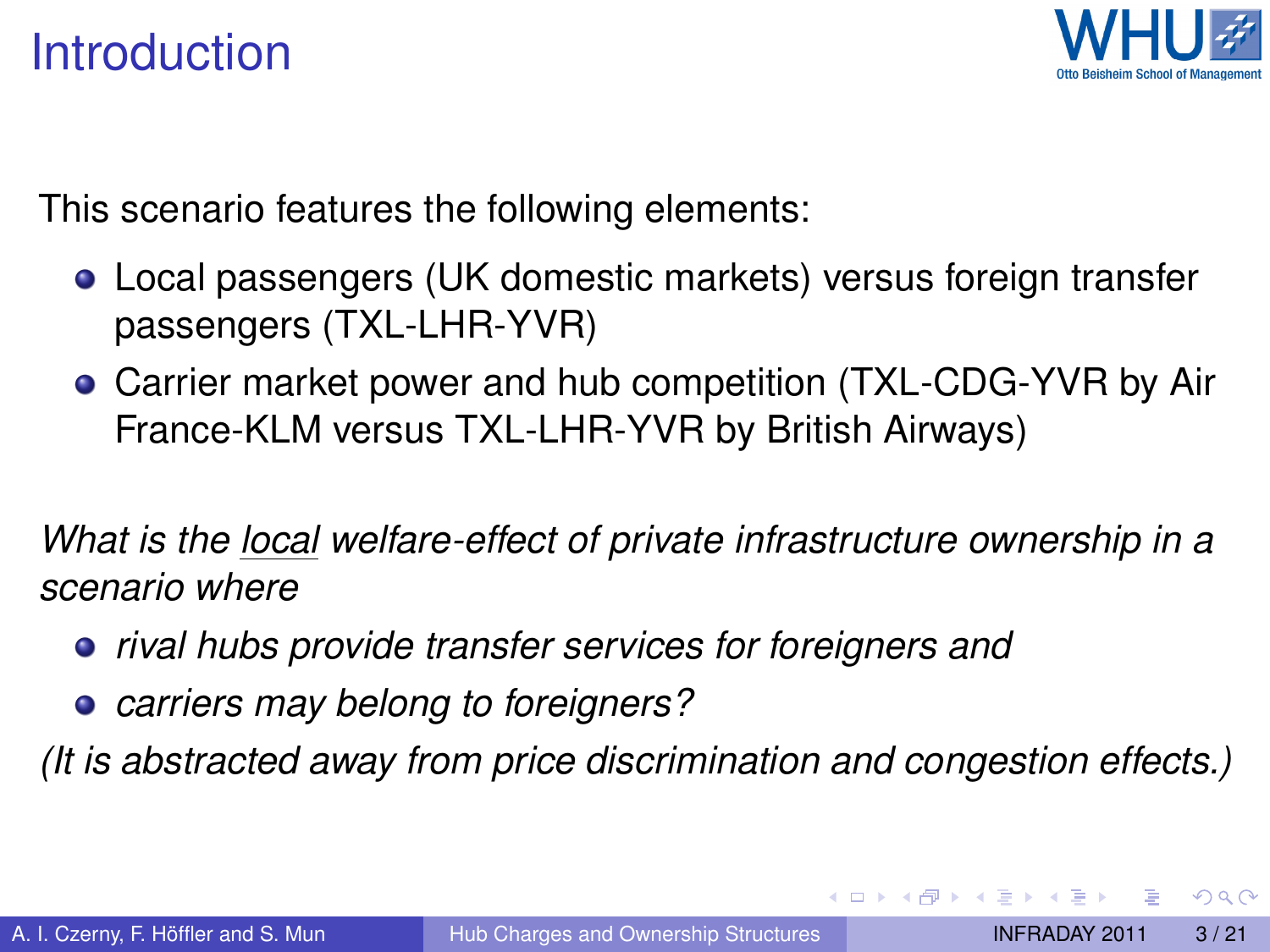

- Matsumura and Matsushima (ISER discussion paper 2010): Airport Privatization and International Competition.
- Mantin (2011): Airport Complementarity: Private vs. Government Ownership and Welfare Gravitation.

 $\Rightarrow$  Regions may end up in a prisoners' dilemma where they privatize airports although they are better off with public airports. (Analysis is based on specific functional forms.)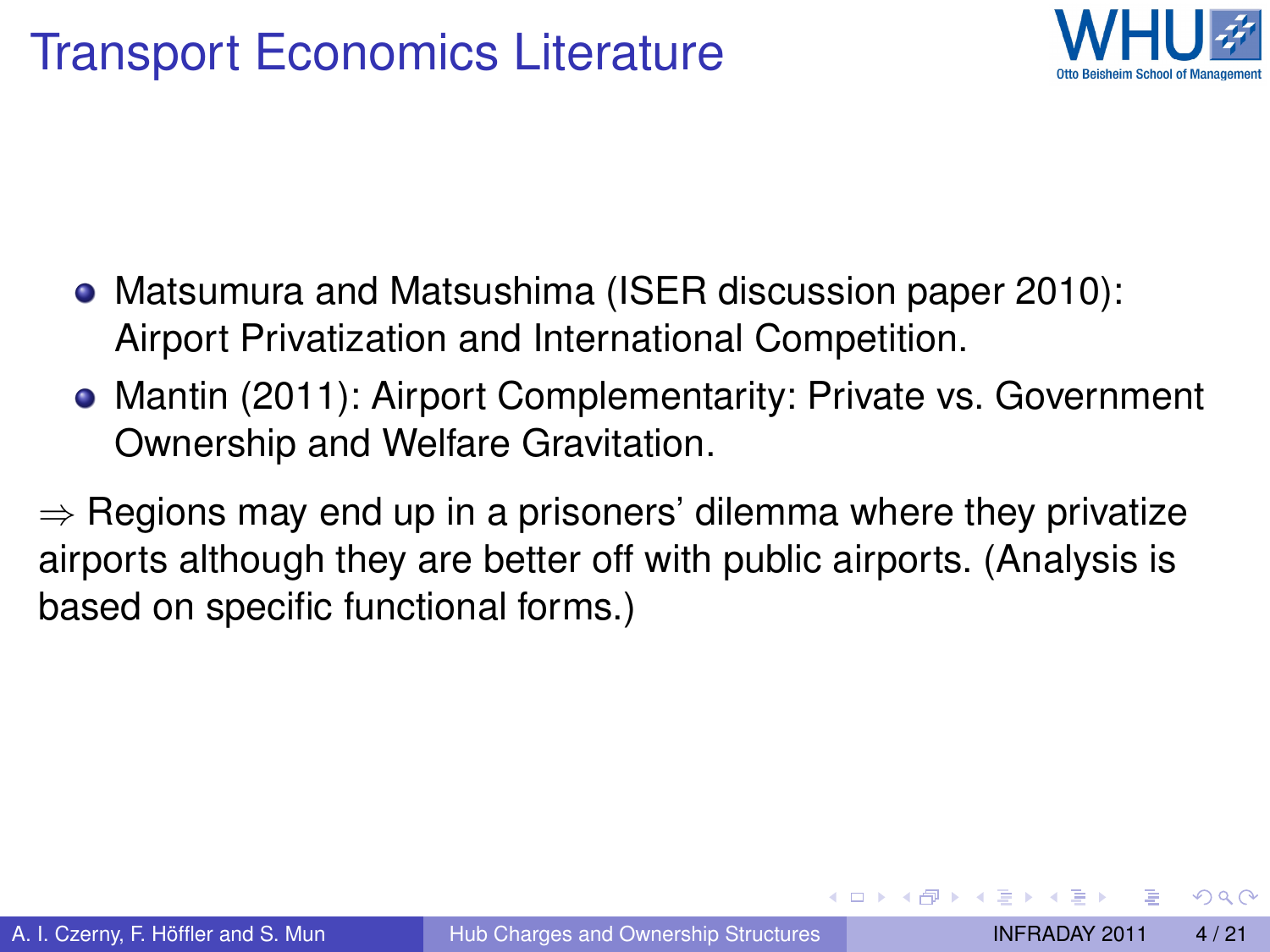### Transport Economics Literature



- De Borger et al. (EER, 2005 and JUE, 2007): Road congestion pricing on parallel and serial networks. Public tax competition and transit traffic on a congested hinterland.
- De Borger et al. (JTEP, 2008): Two rival ports. In the first stage, public investments in congested hinterland capacity, while port charges are determined in the second stage by a private or public decision makers.
- Yuen et al. (JTEP, 2008): One gateway, *oligopolistic carriers* and congested hinterland. Gateway chooses prices to maximize gateway and carrier profits. Road charges are chosen to maximize hinterland's welfare.
- Zhang (2008, ITF DP): The impact of hinterland access conditions on rivalry between ports.

 $\Rightarrow$  The effect of ownership structure on local welfares is not considered! (We use the collusionary outcome as a benchmark to be able to derive general results.) 4 ロ ト ィ *同* ト  $\Omega$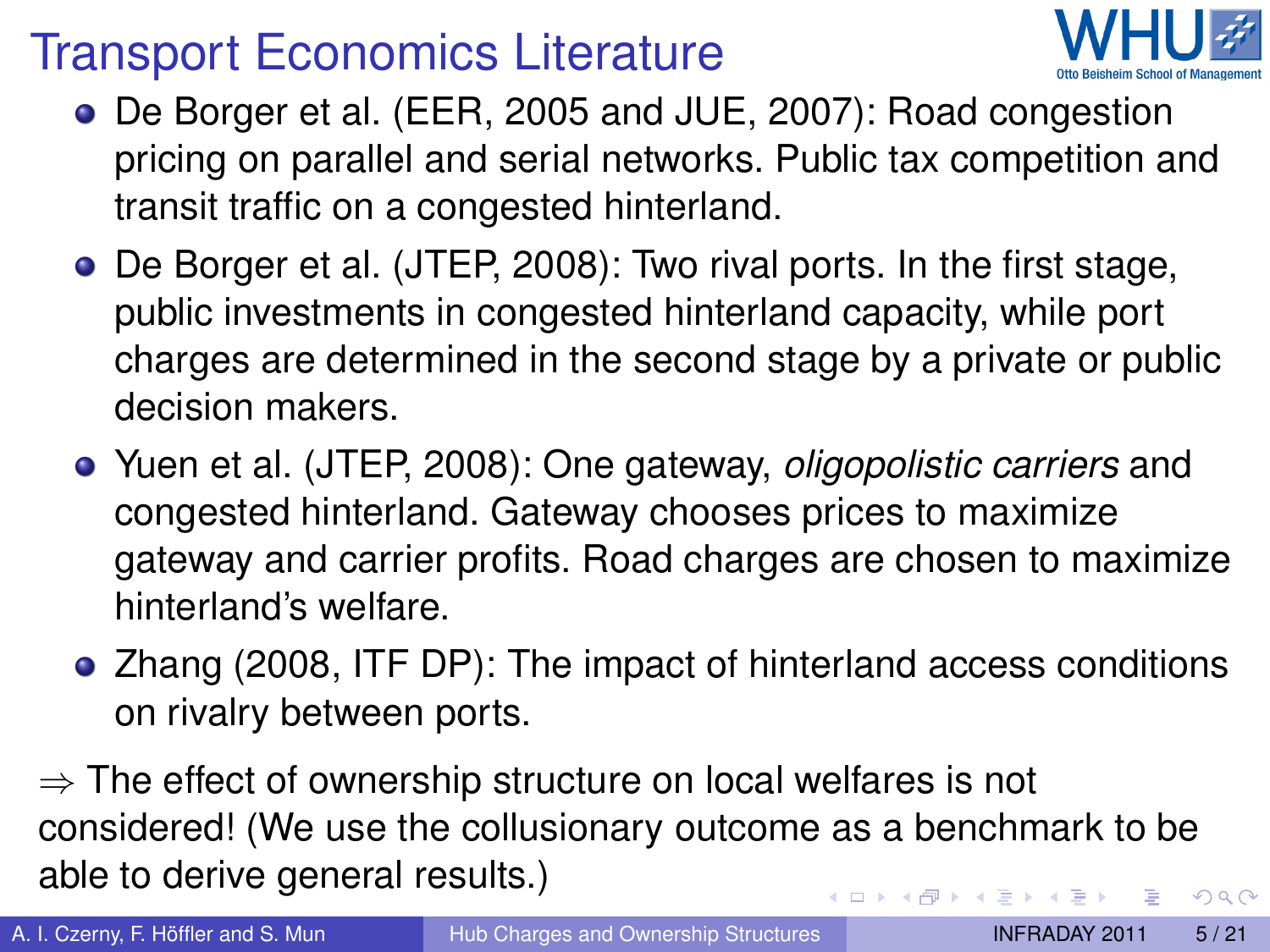## Literature on Strategic Delegation



- Vickers (EJ, 1985): Delegation and the theory of the firm.
- Sklivas (RAND, 1987): The strategic choice of managerial incentives.
- Fershtman and Judd (AER, 1987): Equilibrium incentives in Oligopoly.
- Fershtman et al. (IER, 1991): **Observable contracts**: strategic delegation and cooperation.
- Katz (RAND, 1991): Game-playing agents: Unobservable contracts as precommitments.
- Caillaud and Rey (EER, 1995): Strategic aspects of vertical delegation: *"Under mild assumptions, models of price competition between differentiated products involve strategic complementarities: by precommitting to a reaction curve with higher prices than in the one-shot game, a firm induces its rival to charge higher prices in equilibrium, which increases its profits."*

<span id="page-5-0"></span> $\Omega$ 

4 **D + 4 fl + 4**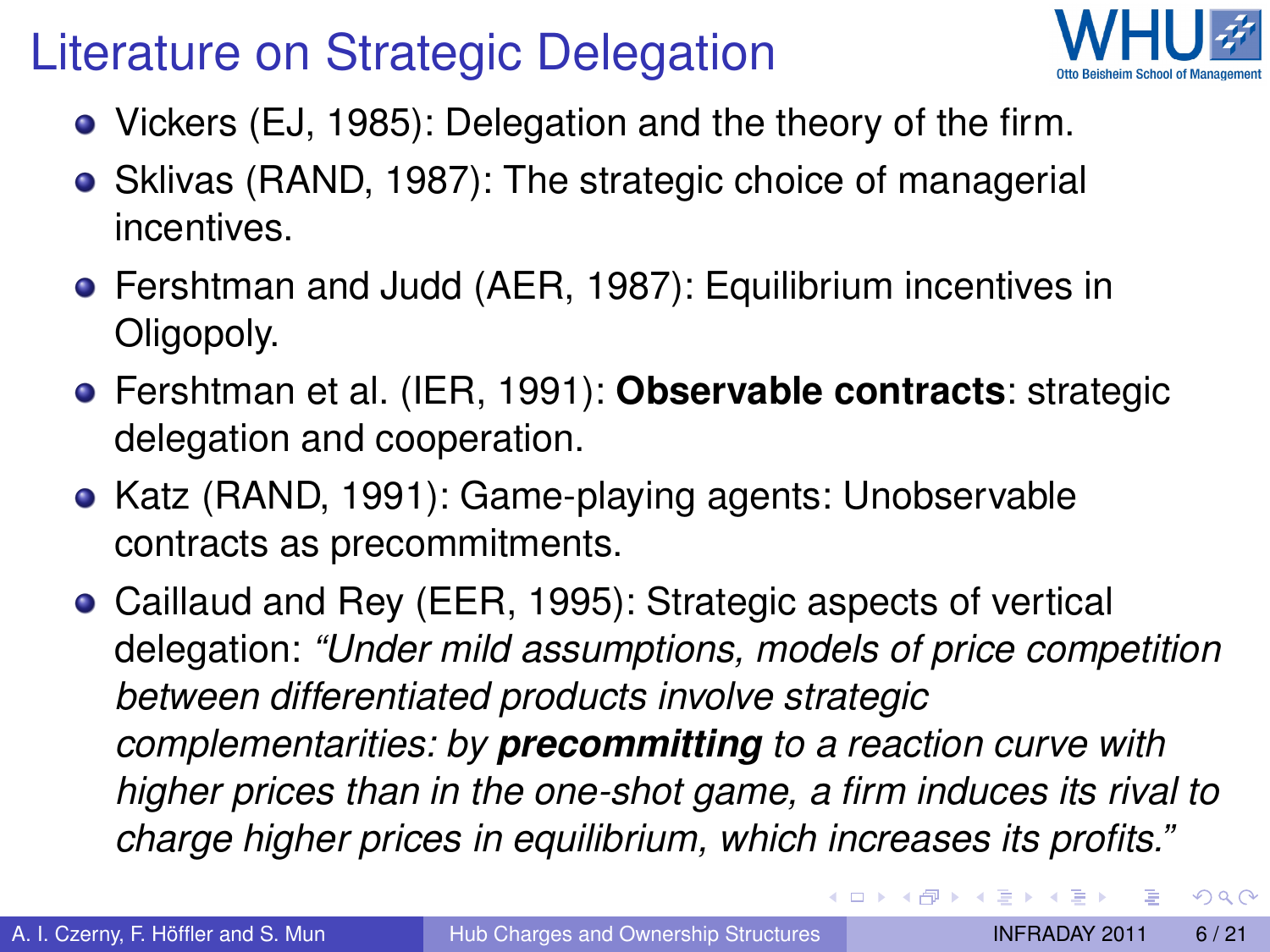

YVR



<span id="page-6-0"></span> $290$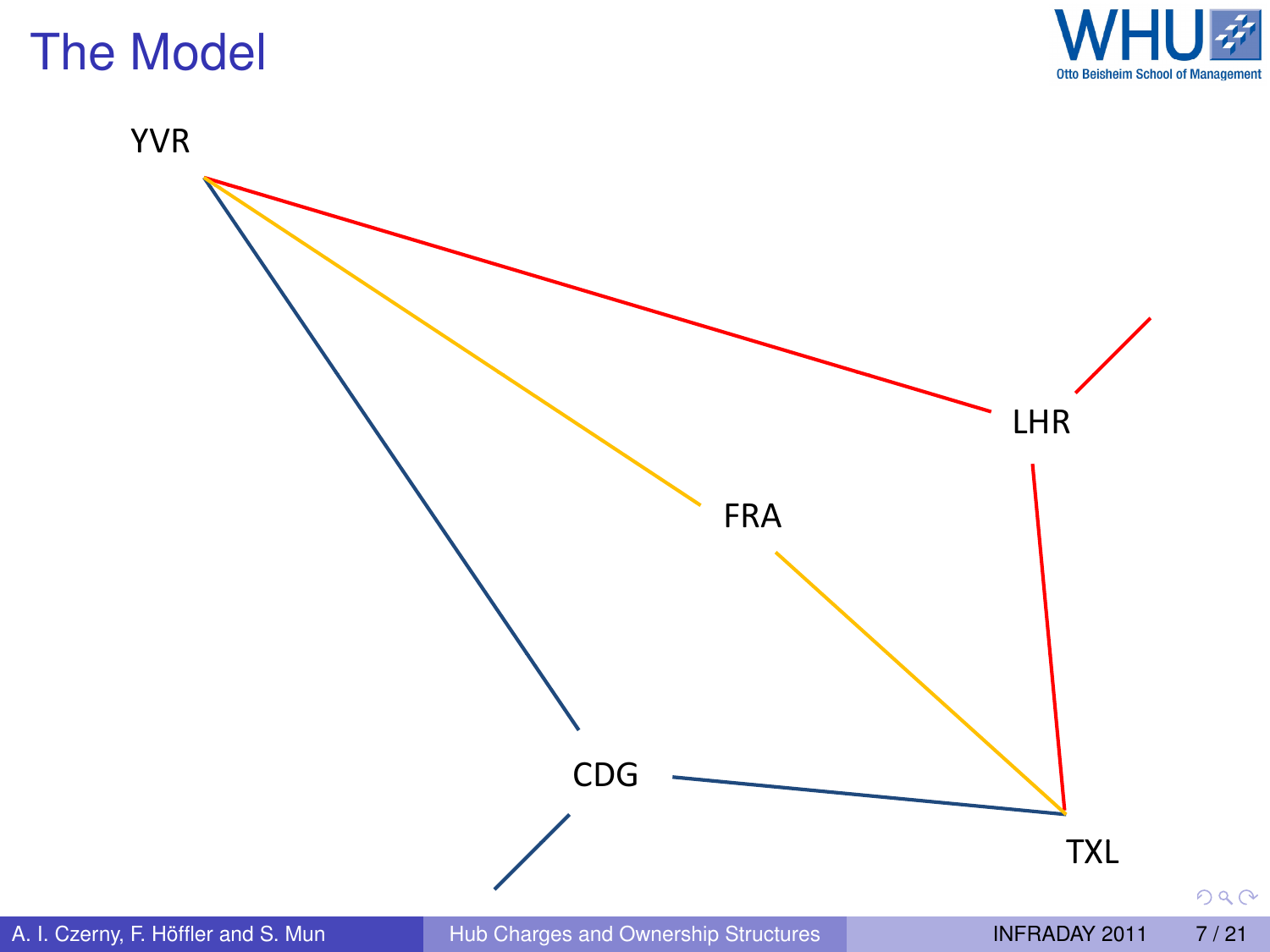

 $290$ 

YVR

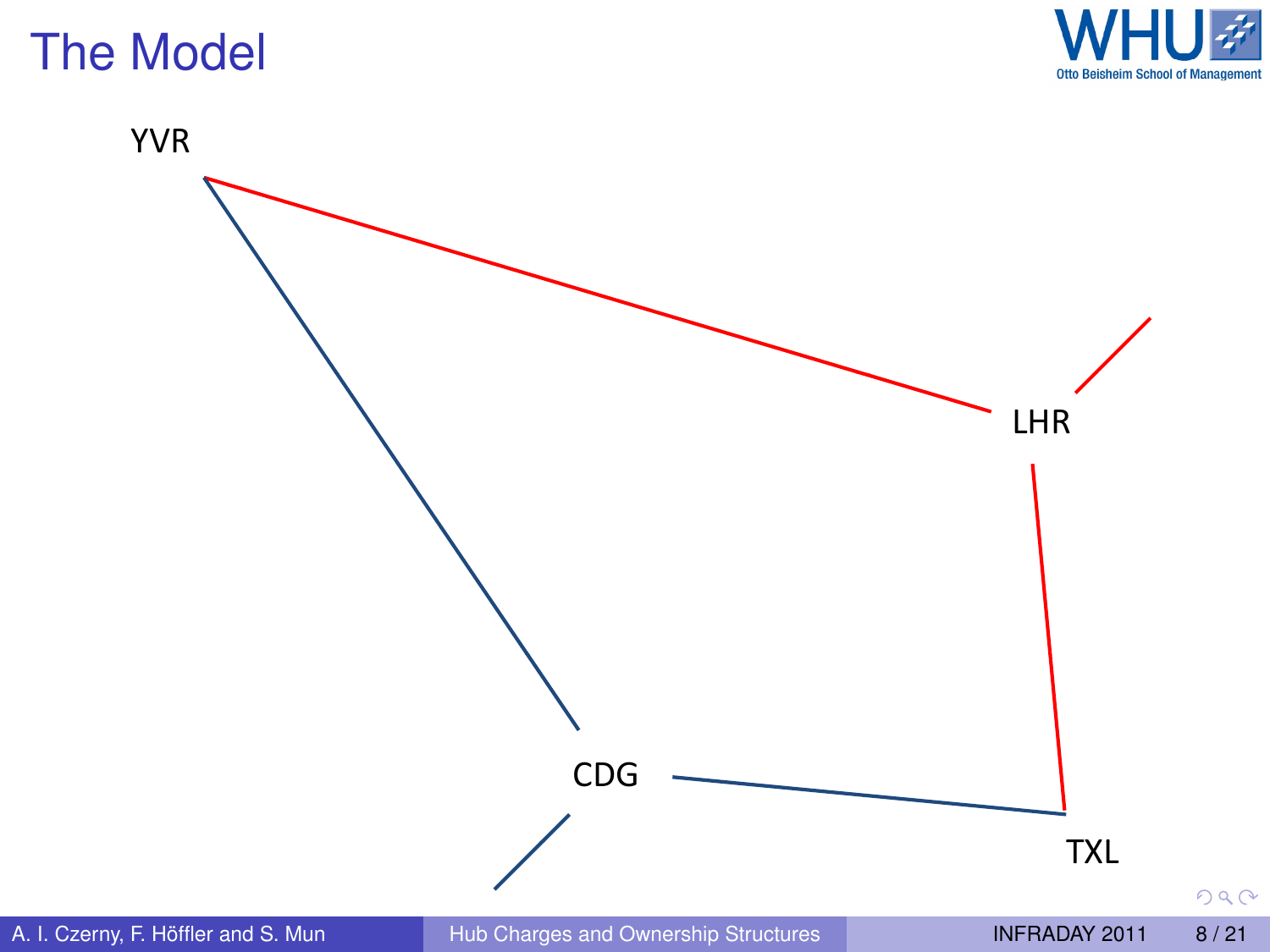



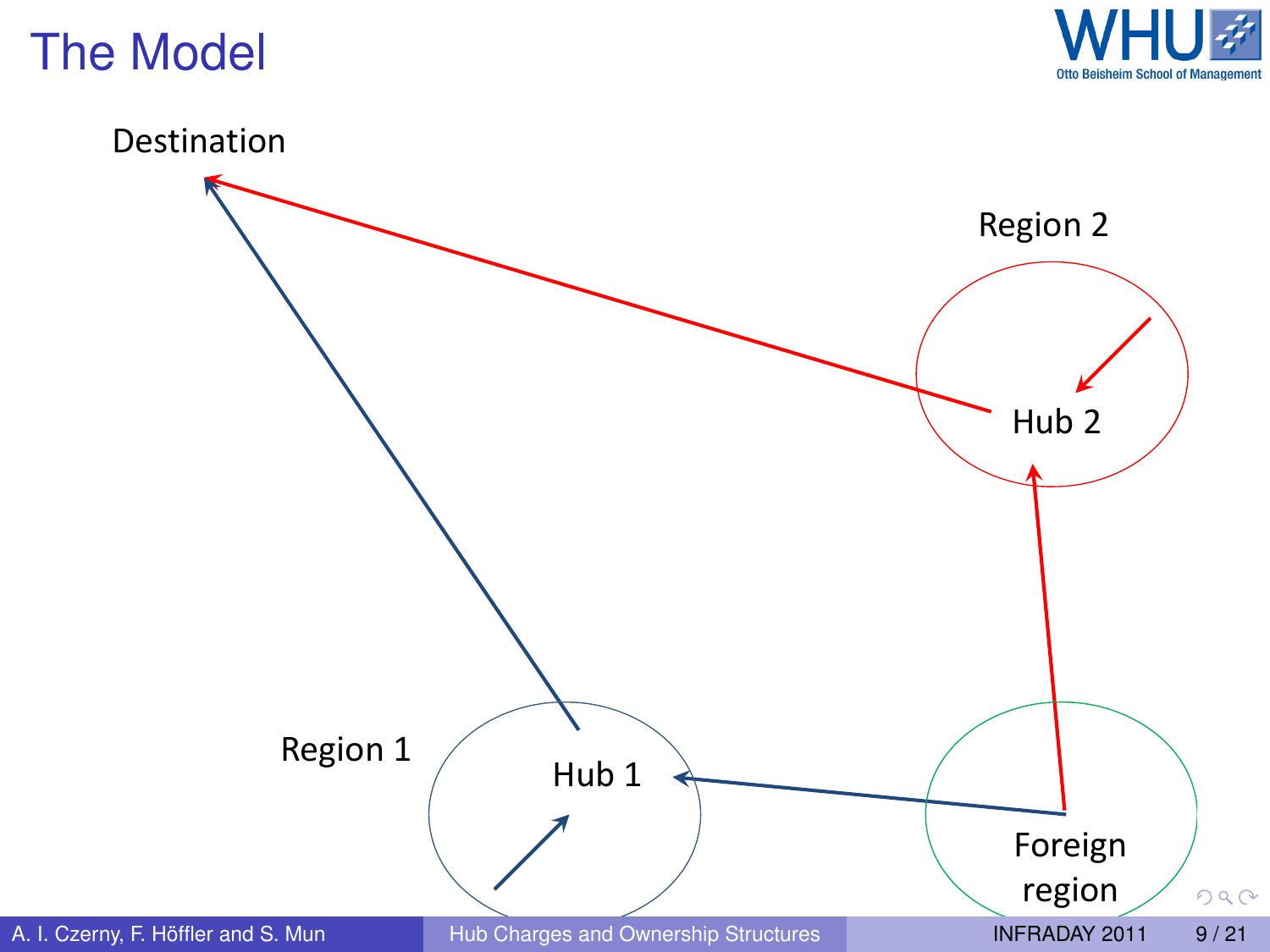



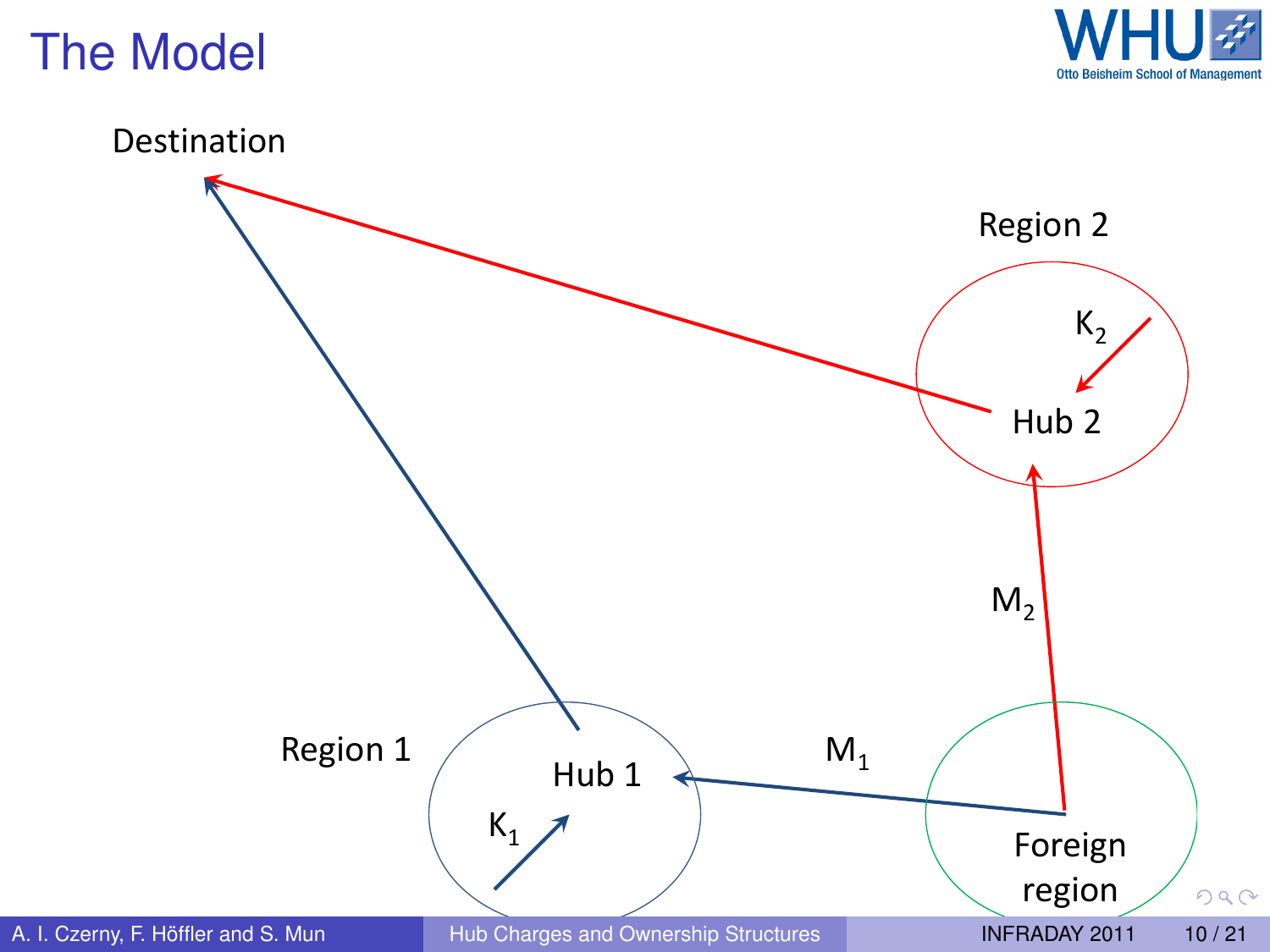

#### The foreign market

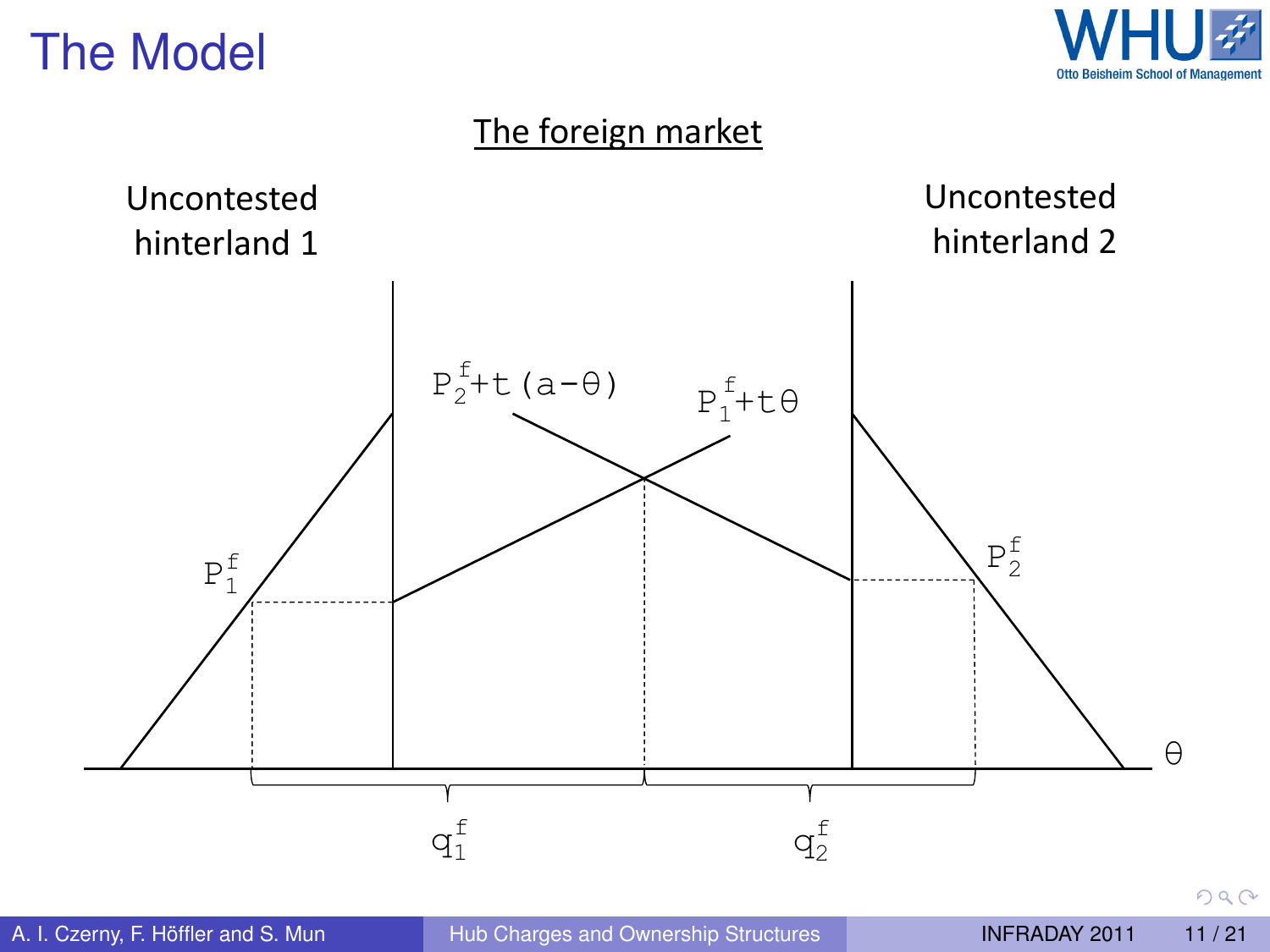

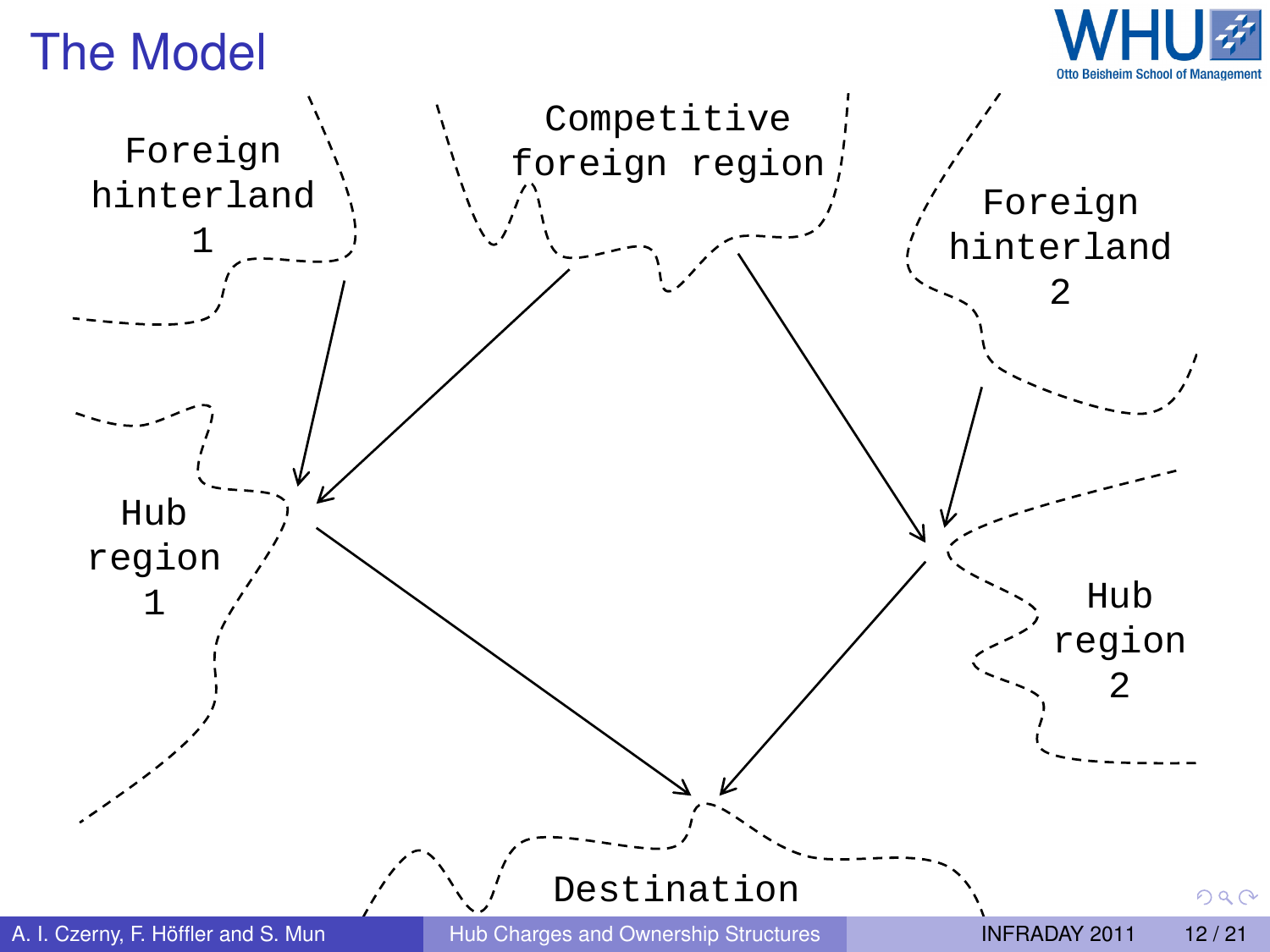#### Course of the Analysis



#### • Single hub

- $\blacktriangleright$  carrier equilibrium
- $\triangleright$  optimal hub charge
- $\blacktriangleright$  foreign carrier ownership

#### **•** Rival hubs

- $\blacktriangleright$  carrier equilibrium
- $\blacktriangleright$  equilibrium hub charges
- $\triangleright$  foreign carrier ownership
- $\blacktriangleright$  equilibrium ownership structures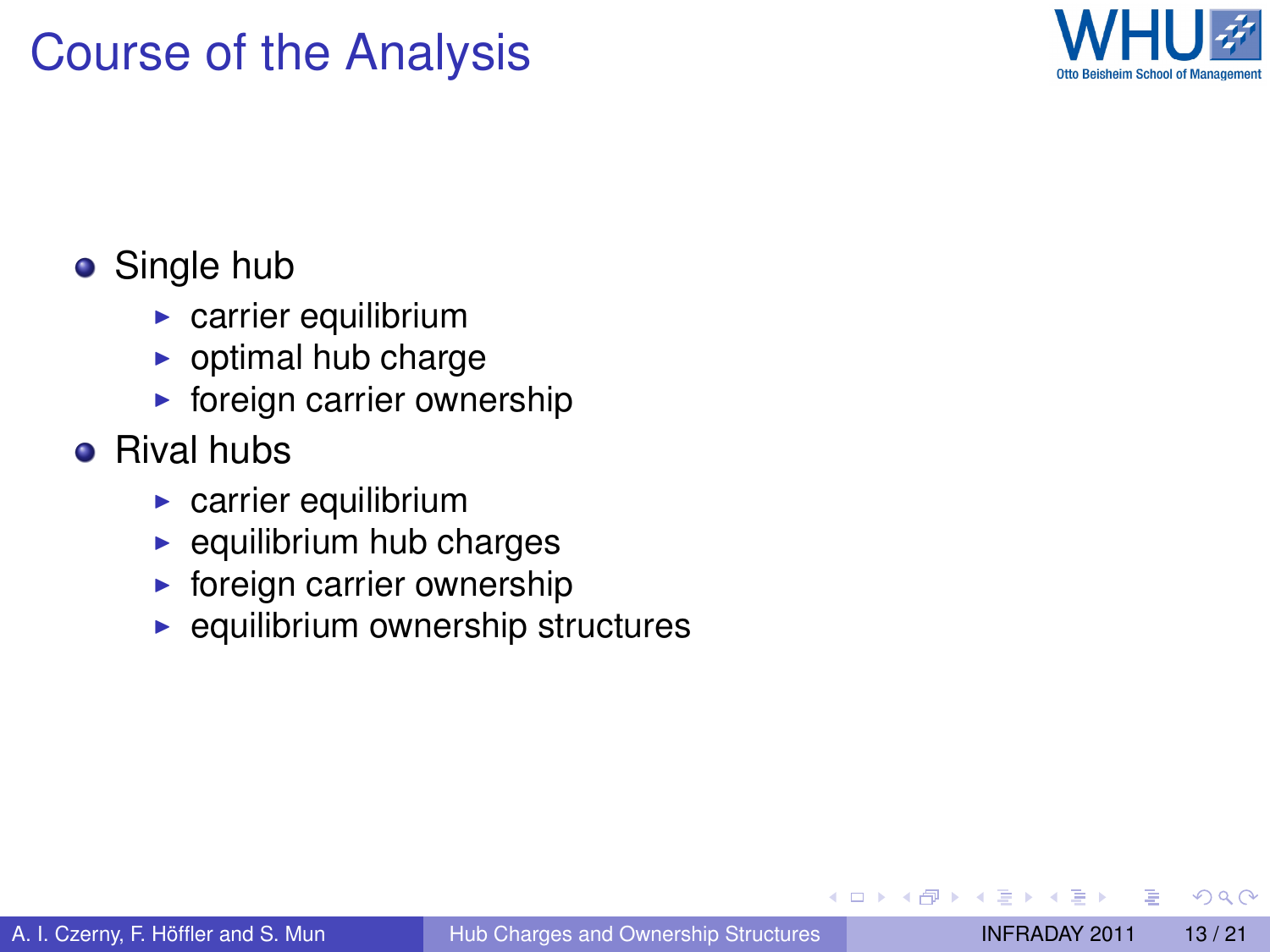### Optimal Hub Charge of a Single Hub



**Proposition** *In a scenario with a single public hub where all carriers belong to the hub region: (i) if and only if the local carrier market is atomistic and the foreign carrier market is monopolistic, the passenger numbers that maximize hub region 1's welfare can be reached, and (ii) the hub region 1's welfare-optimal hub charge can be decomposed as follows:*

$$
\tau_1 = c_1 - \frac{d\tau_1}{d(q_1^1 + q_1^f)} \left[ \frac{P_1^1}{\varepsilon^f K_1} \frac{dq_1^1}{d\tau_1} - \left(1 - \frac{1}{M_1}\right) \frac{P^f}{\varepsilon^f} \frac{dq_1^f}{d\tau_1} \right].
$$
 (1)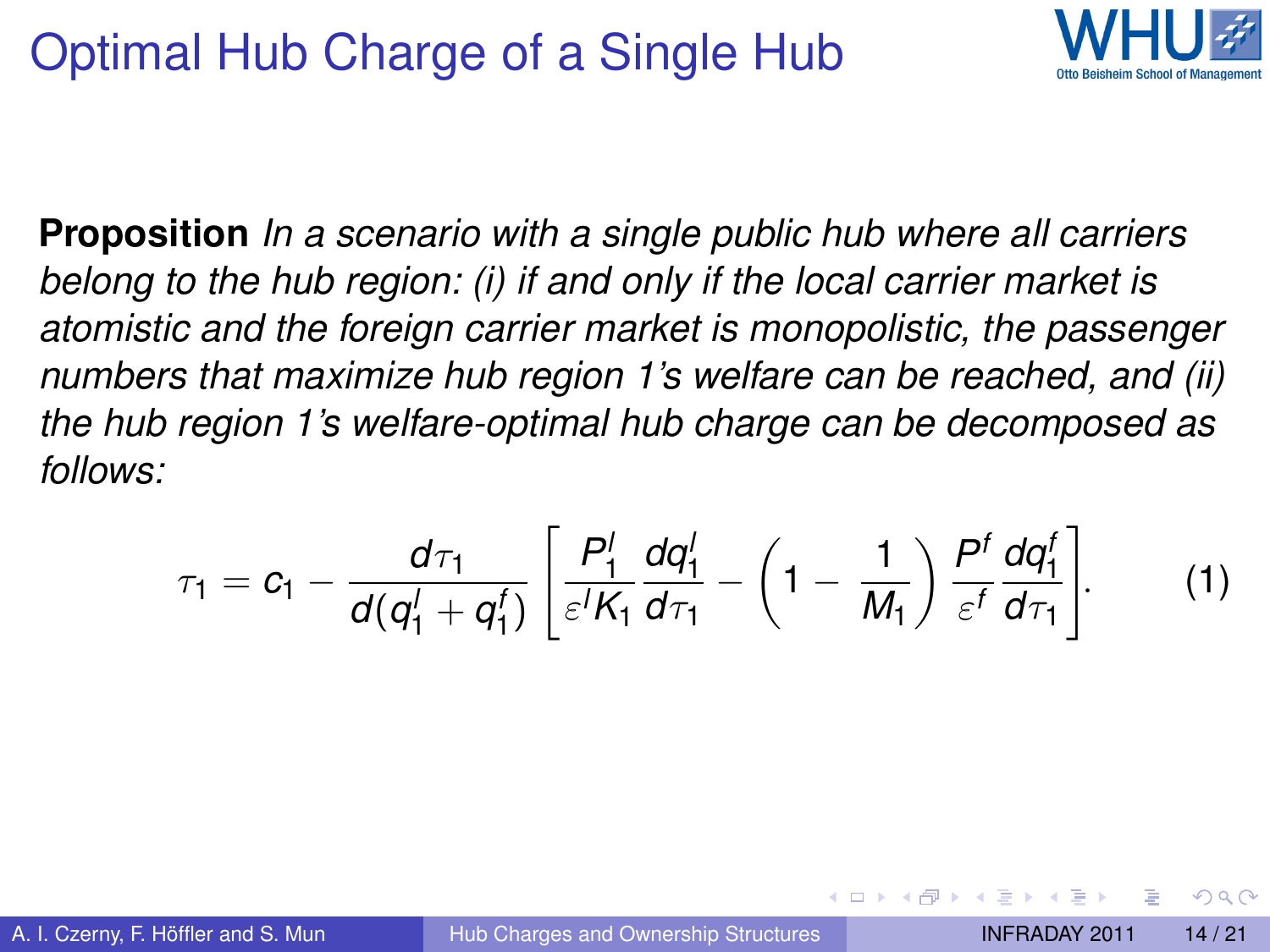#### Set-up for Rival Hubs



Welfare in hub region *i* is

$$
W_i = \Pi_i + \Big( C S_i + \pi_i^I + \pi_i^f \Big). \tag{2}
$$

- To analyze the effect of infrastructure ownership, **ownership parameters** β*<sup>i</sup>* are introduced.
- The hubs' objectives are

$$
\Omega_i = \Pi_i + \beta_i \left( C S_i + \pi_i^I + \pi_i^I \right). \tag{3}
$$

Two-stage game: In the first stage, hubs simultaneously and independently choose hub charges. In the second stage, carriers are in Cournot competition.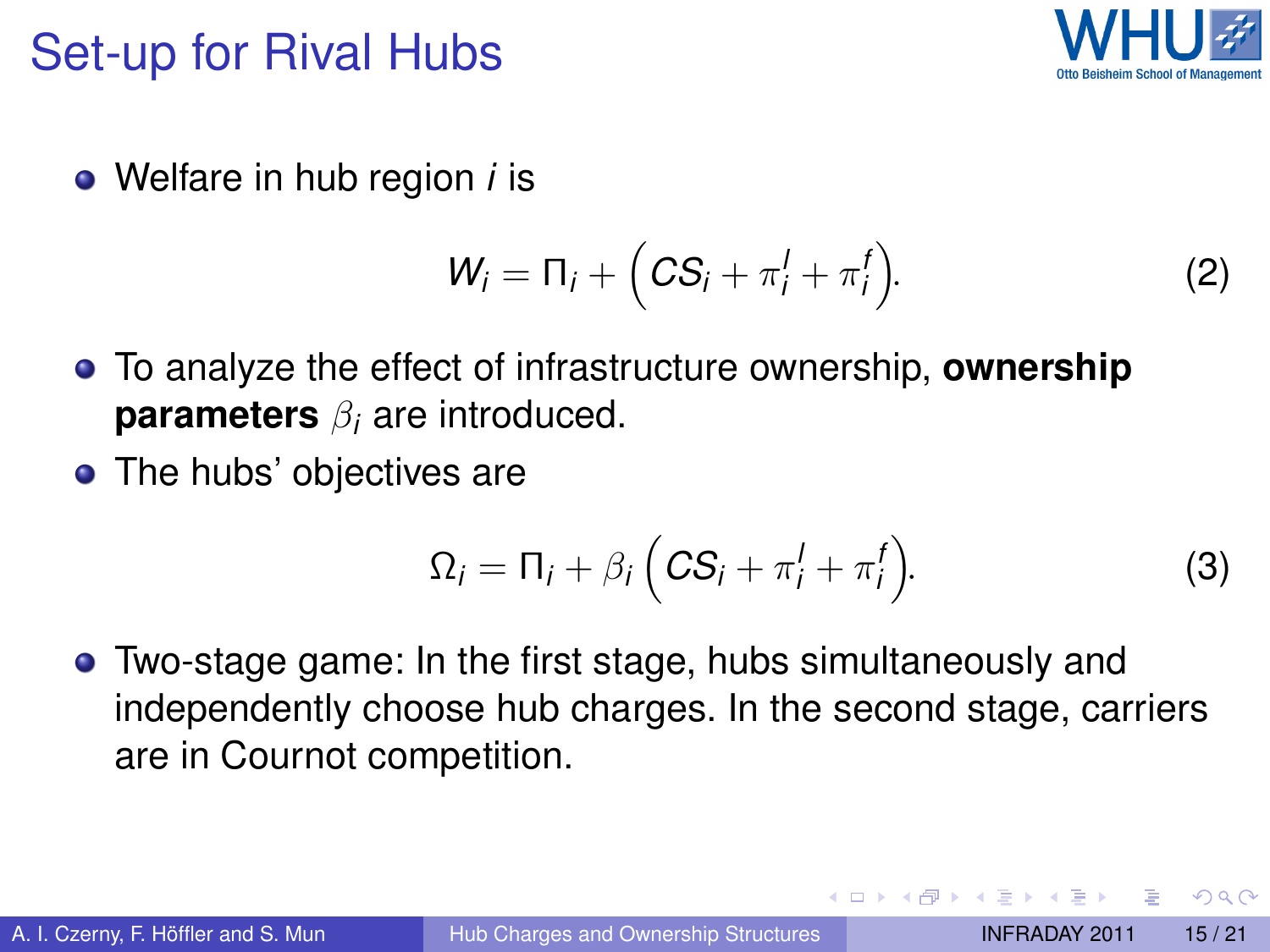#### The "Externality Ratio"



(5)

<span id="page-15-0"></span> $\Omega$ 

Private ports internalize the effect on own profits

$$
\frac{\partial \Pi_i}{\partial \tau_i} \tag{4}
$$

but not the effects on (i) passengers and carriers in the local region and (ii) the foreign region

$$
\frac{\partial CS_i + \pi_i^f + \pi_i^f}{\partial \tau_i}
$$
 or, respectively,  $\frac{\partial W_j}{\partial \tau_i}$ 

for  $j \neq i$ . So, these are externalities. The ratio

$$
\Psi_i = \frac{d(P_j^f - c_j) q_j^f)/d\tau_i}{-d(CS_i + \pi_i^f + \pi_i^f)/d\tau_i}
$$
(6)

is called the "externality ratio".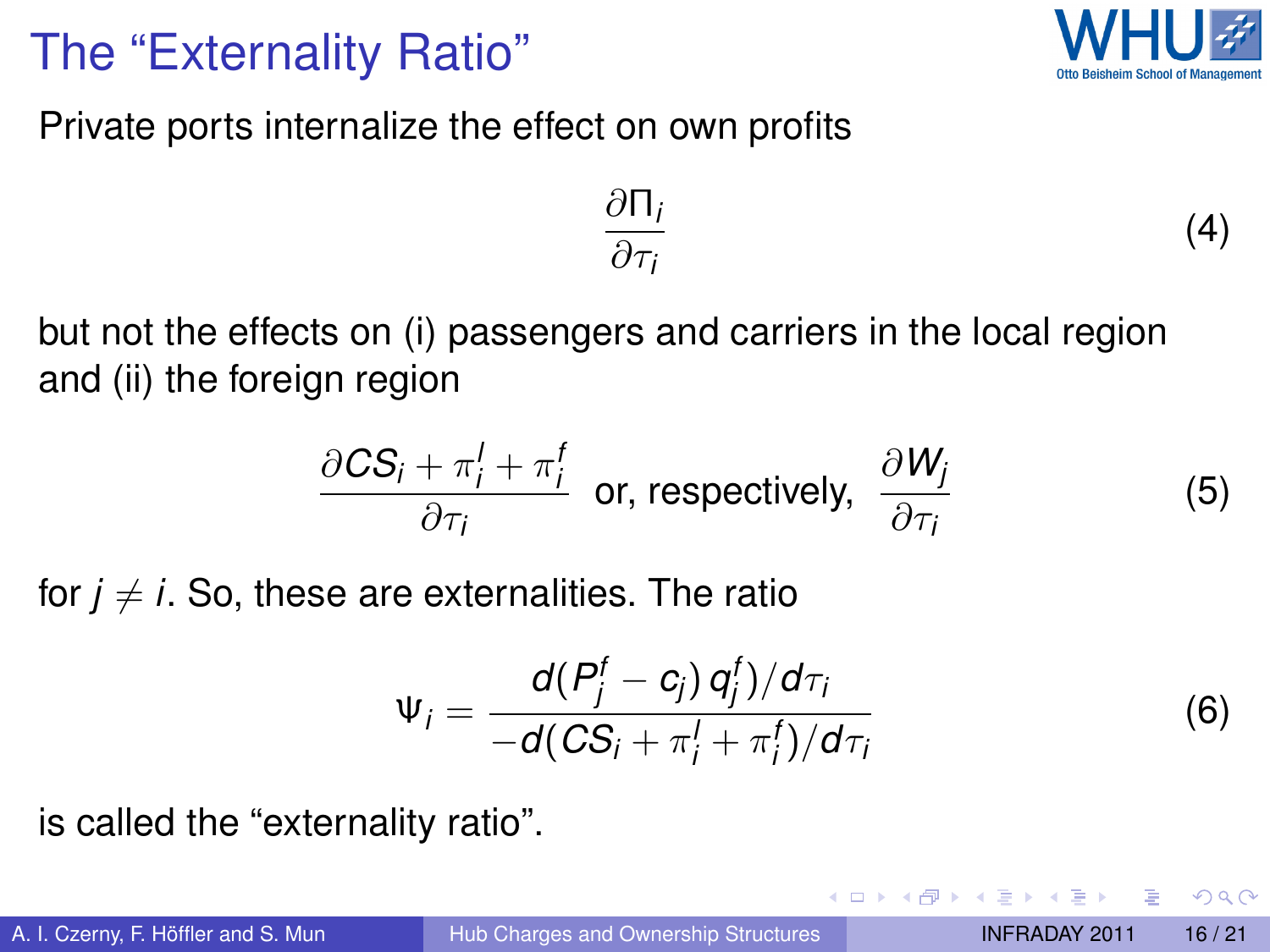# The "Right" Ownership Structures



- The ownership structures are "right" if they yield the collusive outcome in the subgame-perfect equilibrium of the two-stage game.
- Assume that the collusive choice of hub charges is determined by the first-order conditions  $\frac{d}{d\tau_i}\sum_j W_j = 0,$  which can be written as

<span id="page-16-1"></span>
$$
\frac{dW_i}{d\tau_i} + \frac{dW_j}{d\tau_i} = \frac{dW_i}{d\tau_i} + \frac{d(P_j^f - c_j) q_j^f}{d\tau_i} = 0 \tag{7}
$$

for  $j \neq i$ .

Assume further that the individual choice of hub charges is determined by the first-order conditions

<span id="page-16-2"></span><span id="page-16-0"></span>
$$
\frac{d\Omega_i}{d\tau_i} = \frac{d\Pi_i}{d\tau_i} + \beta_i \frac{d\left(CS_i + \pi_i^1 + \pi_i^1\right)}{d\tau_i} = 0.
$$
 (8)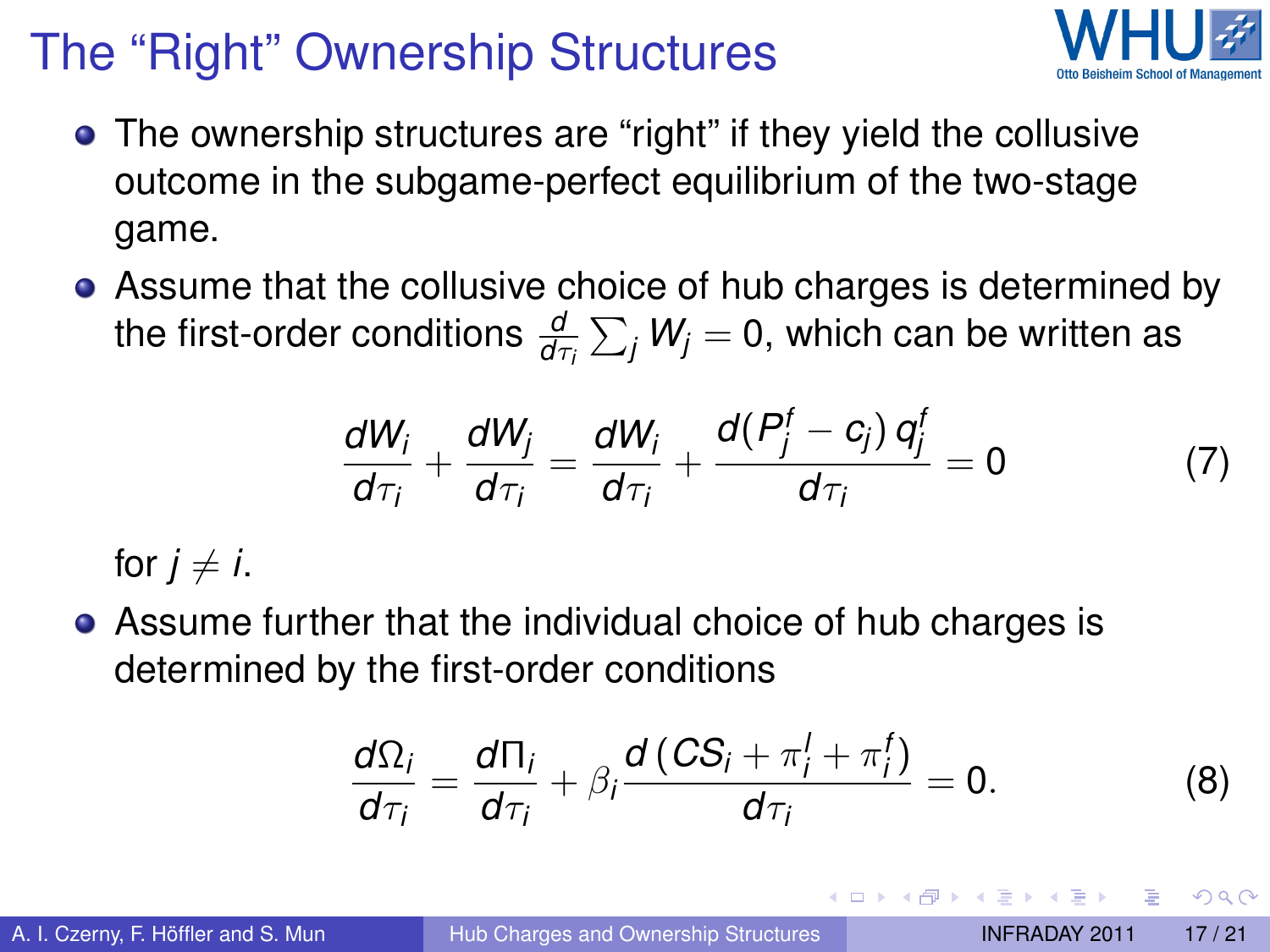# The "Right" Ownership Structures



By the first-order conditions in [\(7\)](#page-16-1) and [\(8\)](#page-16-2), the independent choice of hub charges implies the collusive outcome only if

$$
\beta_i = 1 - \Psi_i \tag{9}
$$

for  $i = 1, 2$  with

$$
\Psi_i = \frac{d(P_j^f - c_j) q_j^f)/d\tau_i}{-d(CS_i + \pi_i^f + \pi_i^f)/d\tau_i}.
$$
\n(10)

**Proposition 5:***In a scenario with two rival hub regions it holds: (i) If the collusive outcome implies*  $\Psi_i = 0$  *for i* = 1, 2, *the collusive outcome is achieved by public hubs; (ii) if the collusive outcome implies*  $\Psi_i = 1$  for  $i = 1, 2$ , the collusive outcome is achieved by private hubs; (iii) if the *collusive outcome implies*  $\Psi_i = 0$  *and*  $\Psi_i = 1$  *for*  $j \neq i$ *, the collusive outcome is achieved when hub i is public and hub j is private.*

 $\Omega$ 

 $\mathcal{A}$   $\overline{\mathcal{B}}$   $\rightarrow$   $\mathcal{A}$   $\overline{\mathcal{B}}$   $\rightarrow$   $\mathcal{A}$   $\overline{\mathcal{B}}$   $\rightarrow$   $\mathcal{B}$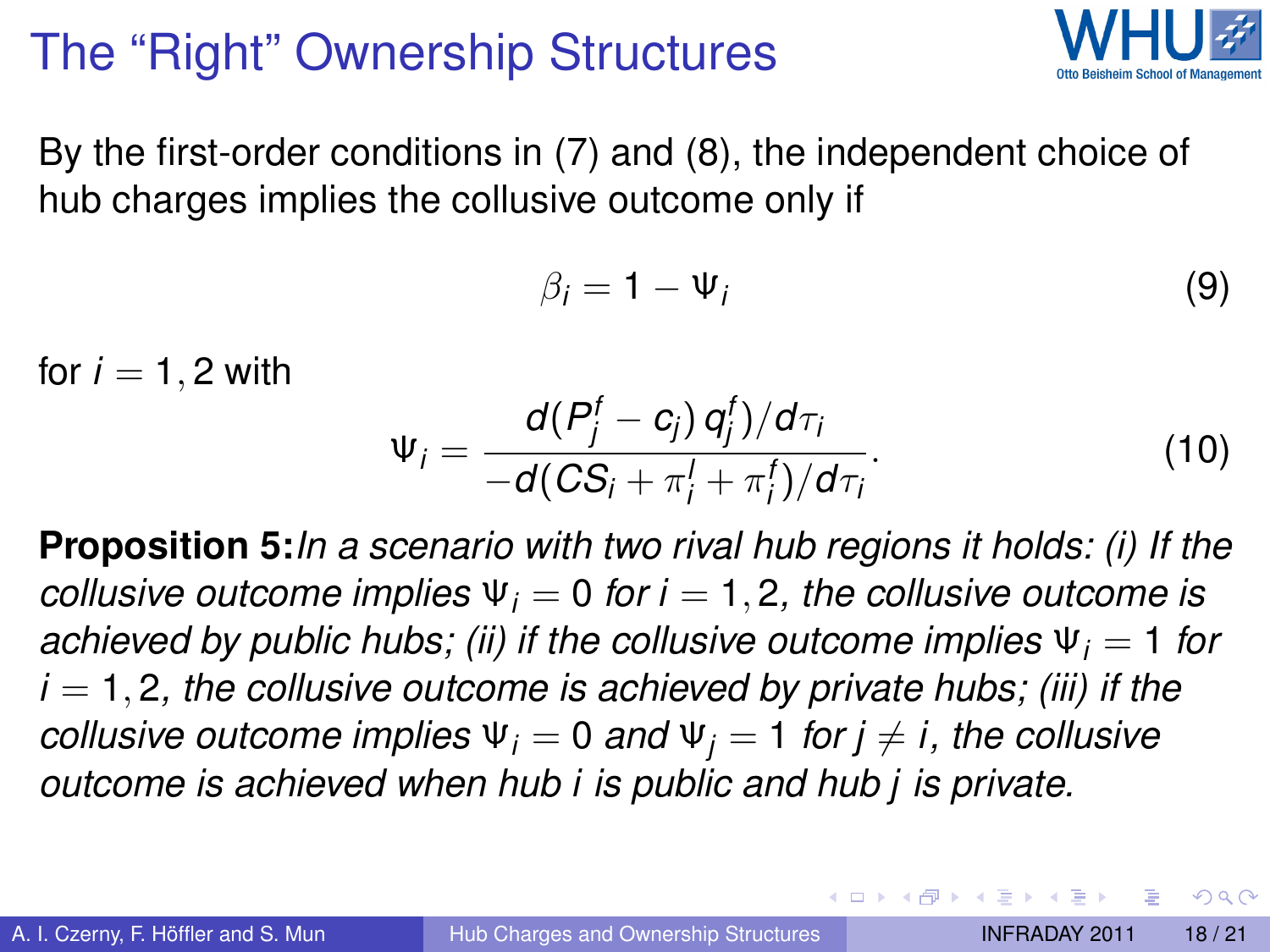# The "Right" Ownership Structures



**Example 5** (Linear demands): Inverse demands are  $(i \neq i)$ 

$$
P'_{i} = 1 - q'_{i} \text{ and } P'_{i} = 2 - \frac{1}{11} \left( 8 q'_{i} + 3 q'_{i} \right).
$$
 (11)

|              |      | W,   |      |                  |                   |
|--------------|------|------|------|------------------|-------------------|
| Public       | 0.40 | 1.61 |      | $0.72$ 0.08 0.28 | $0.40 \quad 1.40$ |
| Private/coll | 0.69 | 1.74 | 0.93 |                  | 1.14              |

Tabelle 1: Outcomes when both hubs are public or private. Parameters:  $K_i = 2$ ,  $M_i = 5$  for  $i = 1, 2$ .

 $\Omega$ 

 $\left\{ \left. \right. \left. \left. \right. \right\vert \left. \left. \right. \right\vert \left. \left. \right. \right\vert \left. \left. \right. \right. \left. \left. \right. \left. \left. \right. \right. \left. \left. \right. \left. \left. \right. \right. \left. \left. \right. \right. \left. \left. \right. \left. \left. \right. \right. \left. \left. \right. \left. \right. \left. \left. \right. \right. \left. \left. \right. \right. \left. \left. \right. \right. \left. \left. \right. \left. \left. \right. \right. \left. \left. \right. \right.$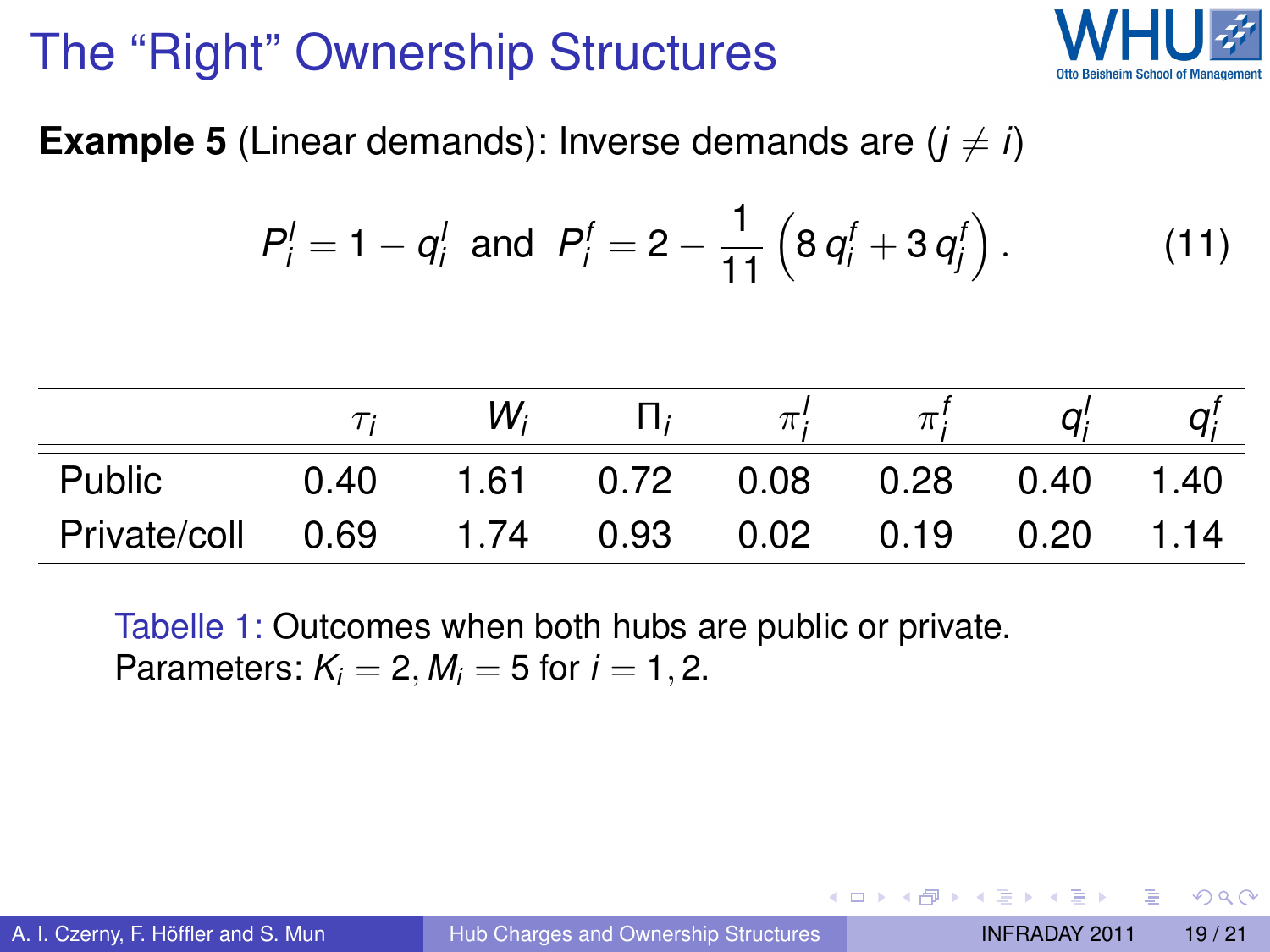#### Conclusions and Discussion



- Collusion between hub regions may lead to lower hub charges.
- Hub regions may achieve the collusive outcome that maximizes the sum of the hub region's welfare by privatizing their infrastructure.
- **•** Our analysis specifies the conditions under which this occurs.
- Since the public is typically informed about and involved in privatization activities, this makes privatization a credible form of strategic delegation.
- Many constellations exist where regions keep hubs private, while they would be better off with private hubs.
- **•** Foreign carrier ownership may invoke a move towards private hubs.

 $\Omega$ 

 $\mathcal{A} \oplus \mathcal{B} \rightarrow \mathcal{A} \oplus \mathcal{B} \rightarrow \mathcal{A} \oplus \mathcal{B}$